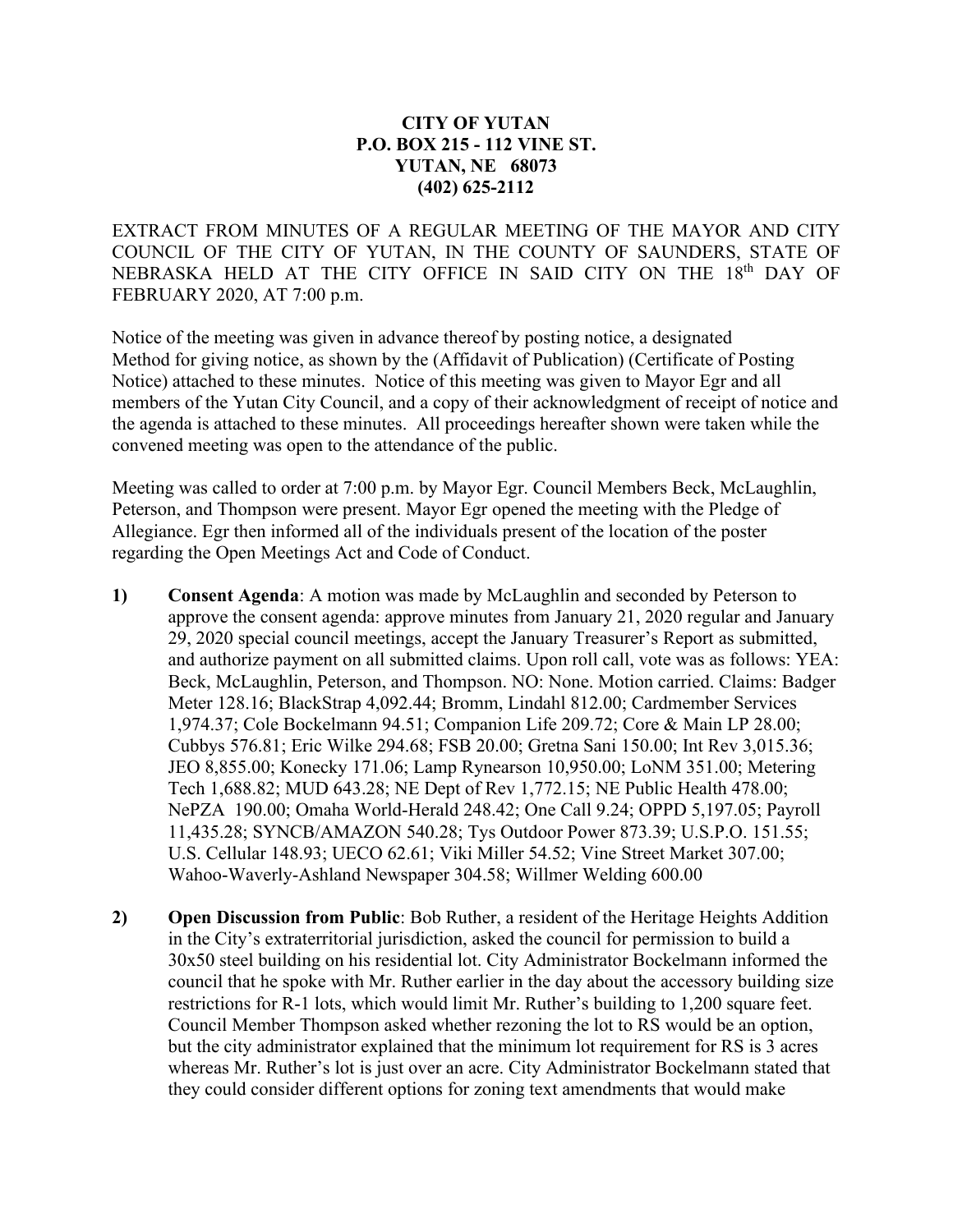exceptions for larger buildings on larger lots, and the council asked him to look into it.

## **3) Presentation from Guests**

- **a)** Library Director Laurie Van Ackeren presented the results of the annual Bibliostat survey, which included statistics on the library's collection development and usage. The library director noted that circulation and visitation numbers are mostly improved from last year. Council President McLaughlin asked whether the current hours of operation are sufficient to meet the public's needs, and the library director stated that the library board and staff are considering making small adjustments.
- **b)** CRA Chairman JC Long presented plans to the council regarding the paving of County Road 5 and County Road N. He stated that the CRA would be meeting on February  $19<sup>th</sup>$  to approve the final plans and bidding.

# **4) Ordinances and Public Hearings**

- **a)** City Administrator Bockelmann explained that, if approved, this ordinance would be filed with the Saunders County Register of Deeds and indexed with the applicable properties. A motion to waive the three readings and approve Ordinance 757 was made by Thompson and seconded by Peterson. Upon roll call, vote was as follows: YEA: Beck, McLaughlin, Peterson, and Thompson. NO: None. Motion carried.
- **b)** The city administrator explained that he has been working with the zoning administrator to make sure these changes wouldn't cause any issues with visibility or sight triangles. Council Member Thompson expressed a desire to look at this matter a little more closely before approving the ordinance. Mayor Egr opened the public hearing to consider the zoning text amendment to create and set regulations for street side yard setbacks at 7:14 p.m. Dane Jorgensen, a Sunset Acres resident, asked whether this would affect setbacks for his RS-zoned corner lot, and the city administrator explained how the ordinance would impact him. The public hearing was closed at 7:15 p.m. A motion to approve the first reading of Ordinance 758 was made by Thompson and seconded by McLaughlin. Upon roll call, vote was as follows: YEA: Beck, McLaughlin, Peterson, and Thompson. NO: None. Motion carried.
- **c)** City Administrator Bockelmann mentioned that he found conflicting definitions for building height in the zoning ordinance and that this ordinance would define building height as measured at the peak height of a building. Mayor Egr opened the public hearing to consider the zoning text amendment to amend Section 2.06.56 at 7:16 p.m. No public comment was made. The public hearing was closed at 7:17 p.m. A motion to waive the three readings and approve Ordinance 759 was made by McLaughlin and seconded by Peterson. Upon roll call, vote was as follows: YEA: Beck, McLaughlin, Peterson, and Thompson. NO: None. Motion carried.
- **d)** The city administrator explained that this ordinance is necessary to better match the intent and encourage conformance with the RS district. Council President McLaughlin clarified that accessory structures in R-1 and R-2 would continue to be limited to a building height of 17 feet, which the city administrator confirmed.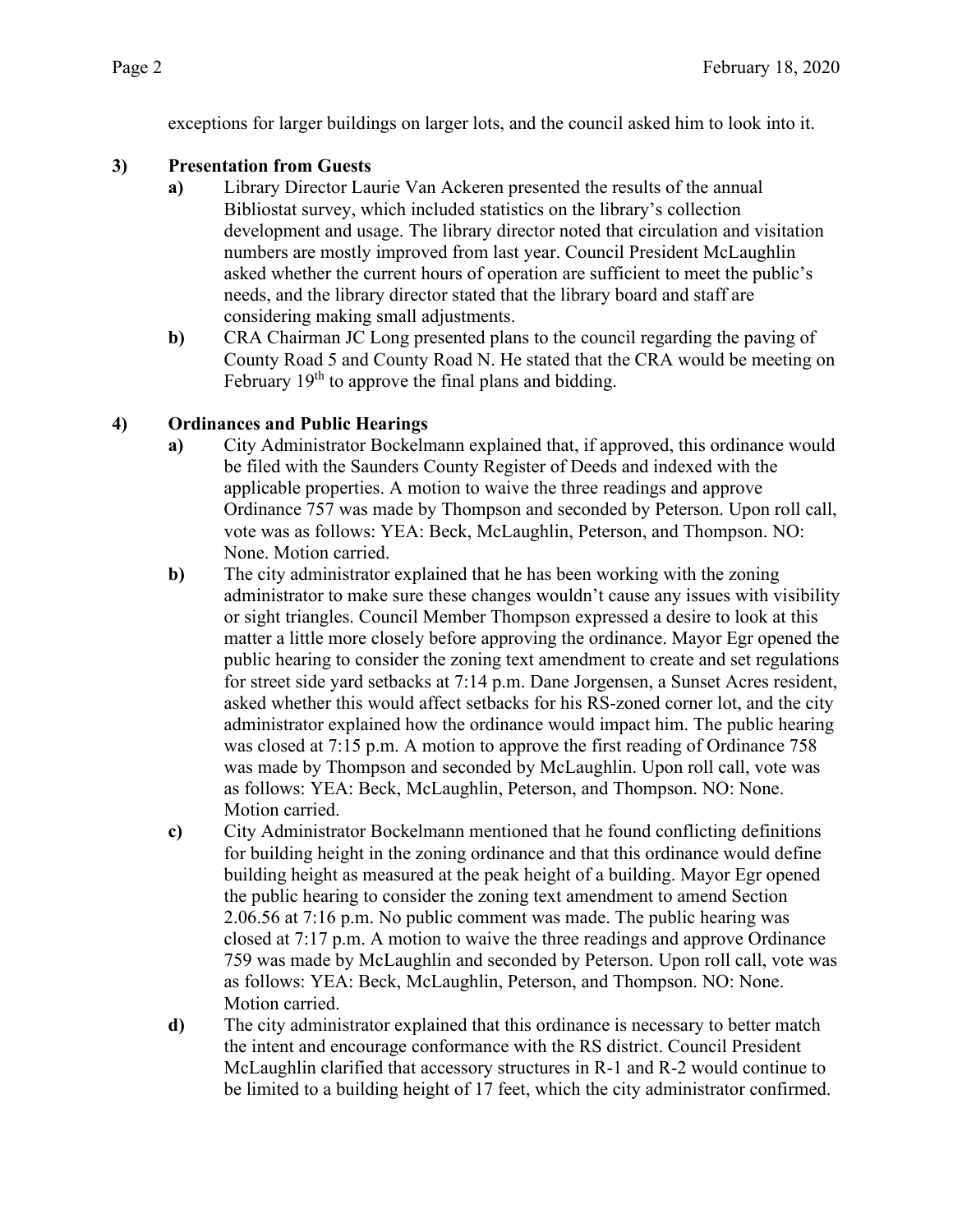Mayor Egr opened the public hearing to consider the zoning text amendment to amend Sections 4.11 and 5.06 at 7:19 p.m. No public comment was made. The public hearing was closed at 7:20 p.m. A motion to waive the three readings and approve Ordinance 760 was made by Thompson and seconded by McLaughlin. Upon roll call, vote was as follows: YEA: Beck, McLaughlin, Peterson, and Thompson. NO: None. Motion carried.

**e)** Mayor Egr announced that he has a conflict of interest for this agenda item because his wife holds partial ownership of the property being discussed. Mayor Egr stated that he cannot participate in the discussion of this matter and turned the meeting over to Council President McLaughlin. The applicant for the conditional use permit (CUP), Pastor Mike McLaughlin, was present to provide information on the Gathering Place's permit application. Pastor McLaughlin stated that the Gathering Place Church started in Valley and that they added a second location in Yutan a year and a half ago, but their worship space is no longer viable. He stated that they plan to purchase the building and parking lot at 110 Vine Street for their church and need a CUP, as required by the Zoning Ordinance. Pastor McLaughlin gave an overview of the proposed use of the building. Council President McLaughlin asked about the size of the congregation and whether events would be held during the week. Pastor McLaughlin stated that while the church only currently hosts Sunday services at 9:00, they would eventually be open to bible studies meeting throughout the week. Council Member Peterson asked how many off-street parking spots are available in the parking lot, and Pastor McLaughlin said that he wasn't sure but that the parking lot would be filled prior to using any on-street parking, as required by the CUP. Council Member Thompson asked whether Pastor McLaughlin would be willing to put in writing that he would not oppose any future applications for liquor licenses if a bar or liquor store were to be opened downtown, and Pastor McLaughlin agreed that he would not have any issue with that. City Administration Bockelmann explained that the council must look to the comprehensive plan and zoning ordinance when considering these types of issues, and if an application adheres to the standards set forth in those documents, the council does not have a basis to deny the application. The city administrator noted that a church is consistent with the intent of the B-2 zoning district, which includes uses that attracts residents and visitors downtown for commercial, cultural, or community purposes. He also noted that the Yutan Planning Commission voted unanimously to recommend approval on this permit application. City Administrator Bockelmann reviewed each standard listed in Section 6.05 of the Zoning Ordinance for a CUP and stated that the application meets each requirement. Based on conformance with the comprehensive plan and Zoning Ordinnace, the city administrator recommended approval of the application to operate a church in the B-2 Central Business District. Council Member Peterson asked about allocating parking spots to certain businesses, and City Administrator Bockelmann stated that doing so would be within the council's power. The city administrator reiterated that prioritizing off-street parking has been written directly into the CUP to attempt to preemptively address this concern. The council discussed whether granting the CUP for a one-year period would be preferable, and Council President McLaughlin questioned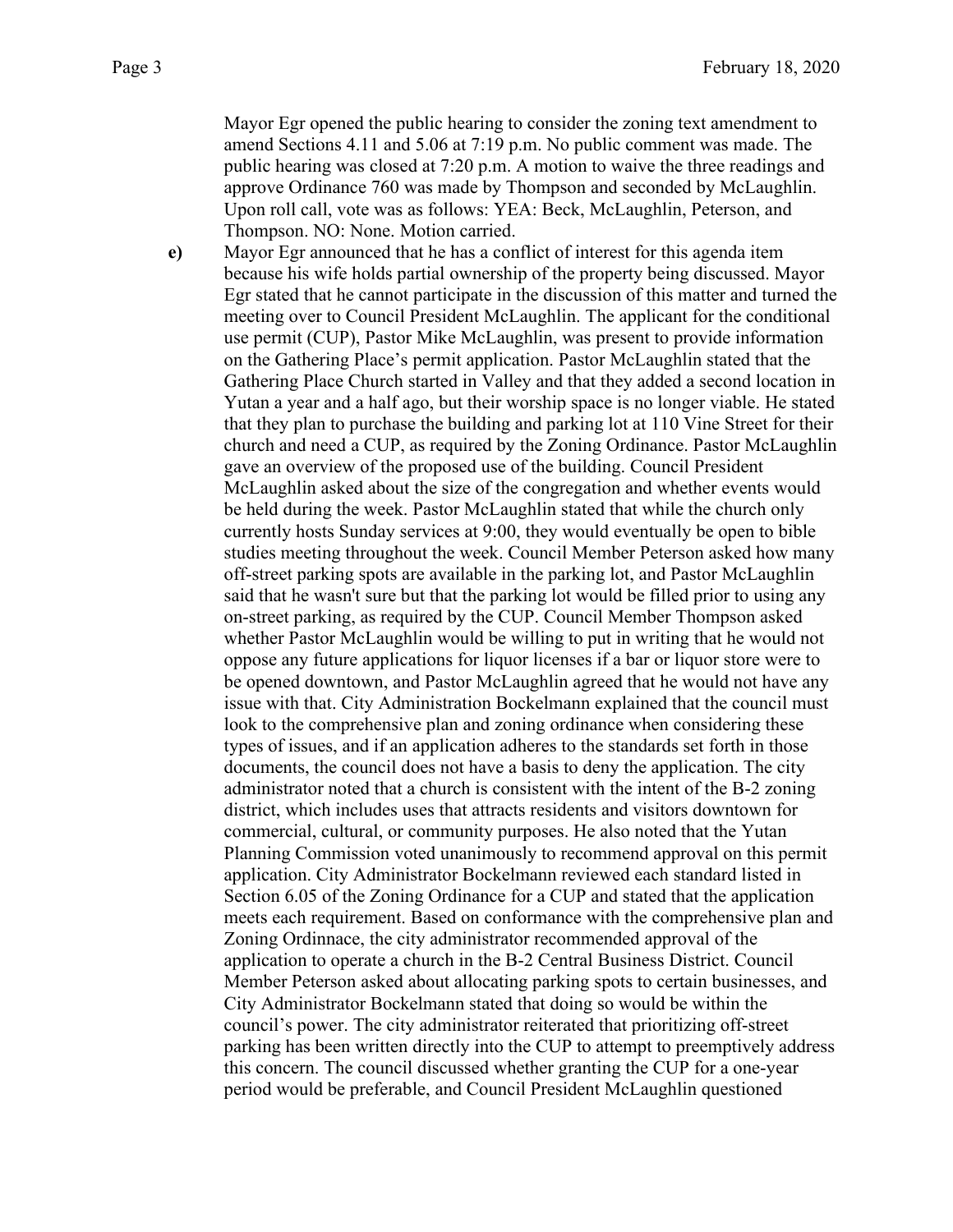whether it would be fair to ask a church to make the investment of remodeling a building with only a one-year commitment from the City. Council President McLaughlin opened the public hearing to consider the application by the Gathering Place for a conditional use permit at 7:33 p.m. Dixie Trost, a downtown business owner, expressed concern about allowing a church to open downtown instead of leaving that lot open for potential businesses. She also asked the council to consider issues with downtown parking as well as the loss of property tax revenue and the potential loss of sales tax revenue if a sales tax passes in town at some point. The public hearing was closed at 7:35 p.m.

### **5) Resolutions**

- **a)** A motion to approve Resolution 2020-2 was made by McLaughlin and seconded by Beck. Upon roll call, vote was as follows: YEA: Beck, McLaughlin, and Peterson. NO: Thompson. Motion carried.
- **b)** At this point, Mayor Egr resumed his presiding duties over the council meeting. A motion to approve Resolution 2020-3 was made by Thompson and seconded by McLaughlin. Upon roll call, vote was as follows: YEA: Beck, McLaughlin, and Peterson, and Thompson. NO: None. Motion carried.
- **c)** City Administrator Bockelmann explained that, while this agreement was initially approved in December, the school board requested a specific payment date to be listed in the agreement and for this agreement to be addressed annually. A motion to approve Resolution 2020-4 was made by Peterson and seconded by McLaughlin. Upon roll call, vote was as follows: YEA: McLaughlin and Peterson. NO: Beck and Thompson. Mayor Egr was called upon to break the tie. YEA: Egr. Motion carried.

### **6) Other Action Items**

- **a)** Caleb Snyder of Lamp Rynearson submitted final plans of the Cedar Drive asphalt project and requested the council's approval of the plans to put out to bid. Mr. Synder discussed some of the specifics included with finalized plans, including the replacement of several driveway approaches on Cedar Drive. All present agreed that the bid opening would occur on March  $10<sup>th</sup>$  at 2:00 p.m. A motion to approve the final plans for the Cedar Drive asphalt project and authorize Lamp Rynearson to start the bidding process was made by Thompson and seconded by Peterson. Upon roll call, vote was as follows: YEA: Beck, McLaughlin, and Peterson, and Thompson. NO: None. Motion carried.
- **b)** City Administrator Bockelmann explained that he met with the City's insurance agent regarding the policy for next year. He explained that the premium increased slightly after the annual workers' compensation audit, due to addition of new employees. The city administrator noted that underwriters are currently reviewing the policy, which may result in minor adjustments to the policy. Council President McLaughlin asked whether the insurance agent has researched other companies to see whether the City's current insurance company is still the best deal. Council Member Thompson asked whether the City has ever looked into utilizing a different agency. The council discussed exploring other options while creating the budget for next year. A motion to approve the renewal of the property and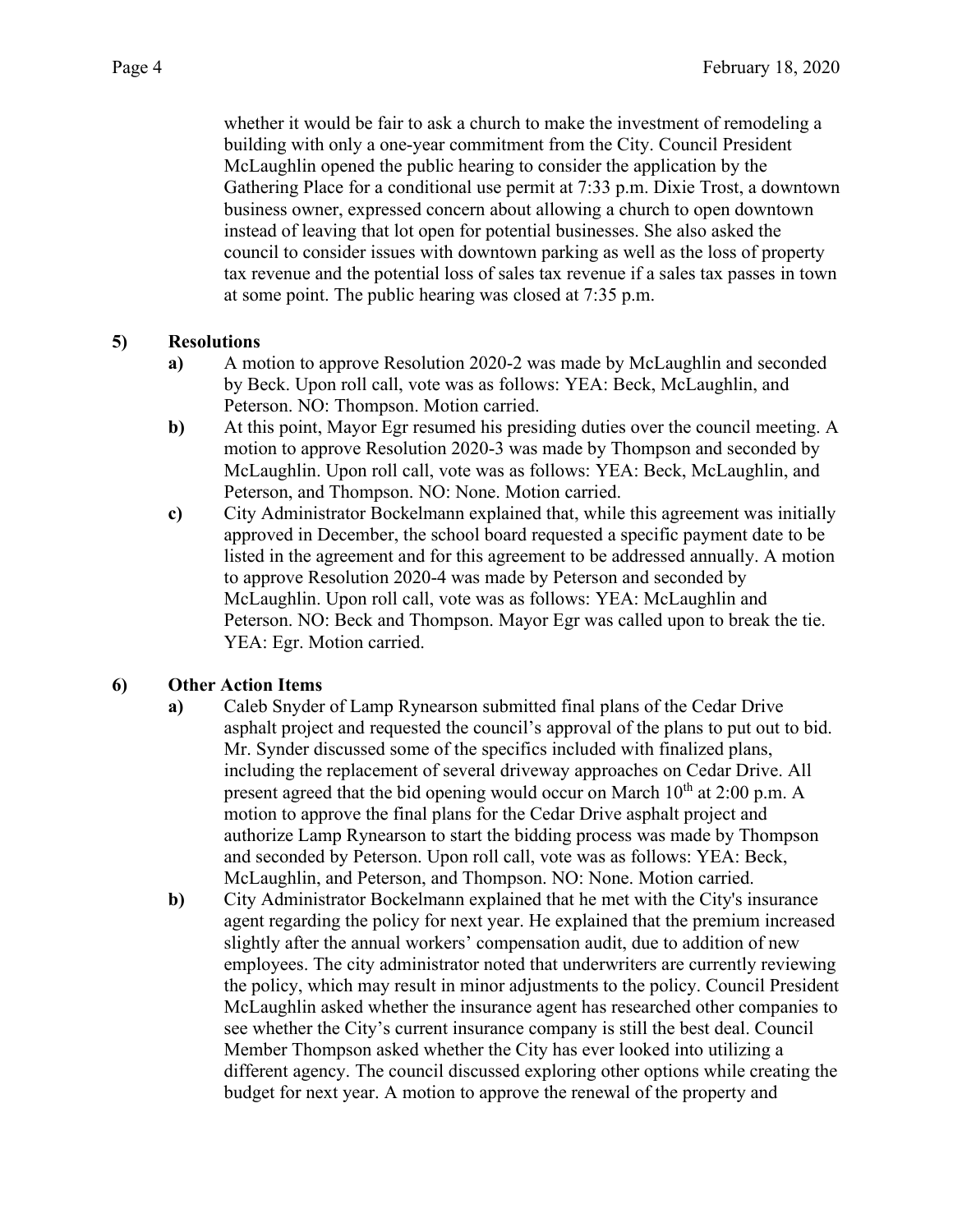liability insurance policy for March 1, 2020 to February 28, 2021 was made by McLaughlin and seconded by Peterson. Upon roll call, vote was as follows: YEA: Beck, McLaughlin, Peterson, and Thompson. NO: None.

- **c)** A motion to approve a special designated liquor license to Yutan Parent Teacher Organization for a trivia night fundraiser located at 520 County Road M, Yutan, NE 68073 on March  $27<sup>th</sup>$  from 5:00 p.m. to 11:00 p.m. was made by Thompson and seconded by Peterson. Upon roll call, vote was as follows: YEA: Beck, McLaughlin, Peterson, and Thompson. NO: None.
- **d)** The city administrator explained that Council Member Thompson had previously proposed pouring a sidewalk at Hayes Ballfield and has found individuals willing to volunteer their labor to help complete this project. City Administrator Bockelmann stated that the concrete and equipment would cost approximately \$10,000 and that the City budgeted \$15,000 in capital outlay for the parks department, meaning this would be the department's major project for the year. Council Member Peterson brought up the previous plan to utilize capital outlay funds to add shade structures to the ballfields and also questioned if the qualifications of the volunteers would be sufficient to ensure that the concrete sidewalks were poured properly. Council Member Thompson stated that staff, himself, and local contractor and CRA Chairman JC Long would likely take lead on the project to ensure it is poured correctly. A motion to approve up to \$10,000 for the concrete sidewalk project at Hayes Ballfield was made by McLaughlin and seconded by Peterson. Upon roll call, vote was as follows: YEA: Beck, McLaughlin, Peterson, and Thompson. NO: None.

#### **7) Discussion Items**

- **a)** City Administrator Bockelmann asked the council to discuss their priorities on the results of the infrastructure study. Council President McLaughlin stated his belief that addressing the damage to sewer mains should be the first priority and emphasized the need to prioritize the sewer system for improvements by setting money aside annually for improvements. The council discussed the various options for upgrading water mains. The city administrator explained that part of his responsibility going forward will be to put together a capital improvement plan that prioritizes the long-term goals and projects. The council discussed the timeline for financing the suggested improvements, and they also weighed the pros and cons of putting money aside into reserves versus taking out more debt. Council Member Thompson suggested scheduling a workshop to determine the council's priorities going forward.
- **b)** It was brought to the council's attention that several sidewalks on Vine Street have been removed without being replaced. The city administrator relayed the City's attorney's position that council can order the construction of a sidewalk at the property owner's expense. The city administrator informed the council that keno funds could be used to create a cost-share project to help homeowners with the cost of replacing damaged sidewalks or adding sidewalks that do not exist. Council Member Peterson pointed out that the City has required homeowners to replace sidewalks at their own cost in the past and did not follow up on those who did not comply with the requirement. She further stated that she has no issue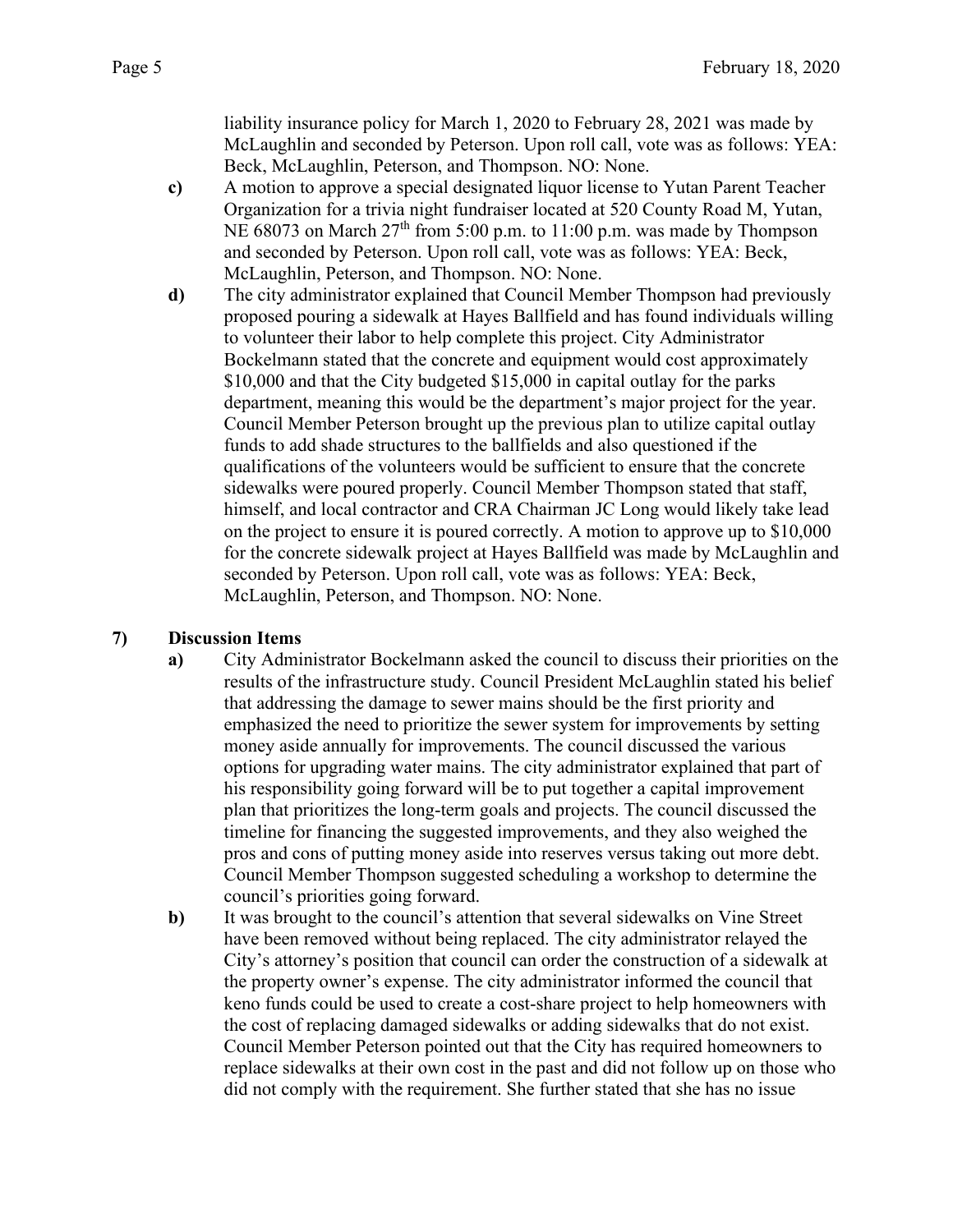starting this process but wants to ensure that the City is committed to addressing those who are not compliant. Council Member Thompson asked whether staff should reach out to homeowner privately to see what their plans are, and it was decided that doing so would be the first step.

**c)** Council Member Thompson stated that, with the grocery store closing, he has been looking into the City running a concession stand or putting vending machines at the splash pad building to provide kids a location to purchase snacks during the summer. Council Member Peterson asked about the potential for vandalism, and Council Member Thompson explained that his plan would be to place the vending machines inside splash pad building with a security camera in a cage to prevent damage. He further explained that he would like the building to be unlocked by maintenance department in morning and locked up by a police officer in evening to prevent vandalism overnight. They debated whether a concession stand would be feasible and decided that a vending machine would be the best option. Peterson suggested trying vending machines for one year and seeing whether there are any issues with vandalism or littering. Council Member Thompson stated that he would get more information on this matter.

### **8) Supervisor's Reports**

- **a)** Library Director's report was submitted. No comments were made.
- **b**) Chief of Police's report was submitted. No comments were made.
- **c)** Maintenance Department's report was submitted. Council President McLaughlin requested that the utility superintendent keep the council posted on whether Ty's Outdoor Power or the manufacturer would be handling the issue with the City's mowers.
- **d)** City Administrator's report was submitted. No comments were made.
- **9) Council Discussions**: Council Member Thompson also brought up a proposal to renovate and repair the Timbercrest basketball court that he received from a resident; Council Member Thompson requested that the council consider potentially replacing the hoops at the basketball court in town which are not in ideal condition. Council Member Peterson asked whether these improvements would be able to be completed with volunteers, like the previously discussed concrete work at Hayes. They discussed different options for the hoops to try to limit issues with kids hanging off the hoops. Council Member Thompson provided the council with some estimates from a bid he received to get new hoops, caulk the cracks in the concrete, and paint lines on the court. Council President McLaughlin asked the city administrator to make sure this project was brought up at the CRA meeting tomorrow night to consider alternate funding, and Council Member Thompson also mentioned looking into other funds available within the parks department's budget. Two residents asked about a fence that was built on the line between their property and their neighbor's that they stated was actually attached to a building on their property. Council Member Thompson stated that he owns the property that put up the fence and would go take a look at the fence after the council meeting to make sure that the fence did not encroach on their property.

Meeting adjourned at 8:24 p.m.